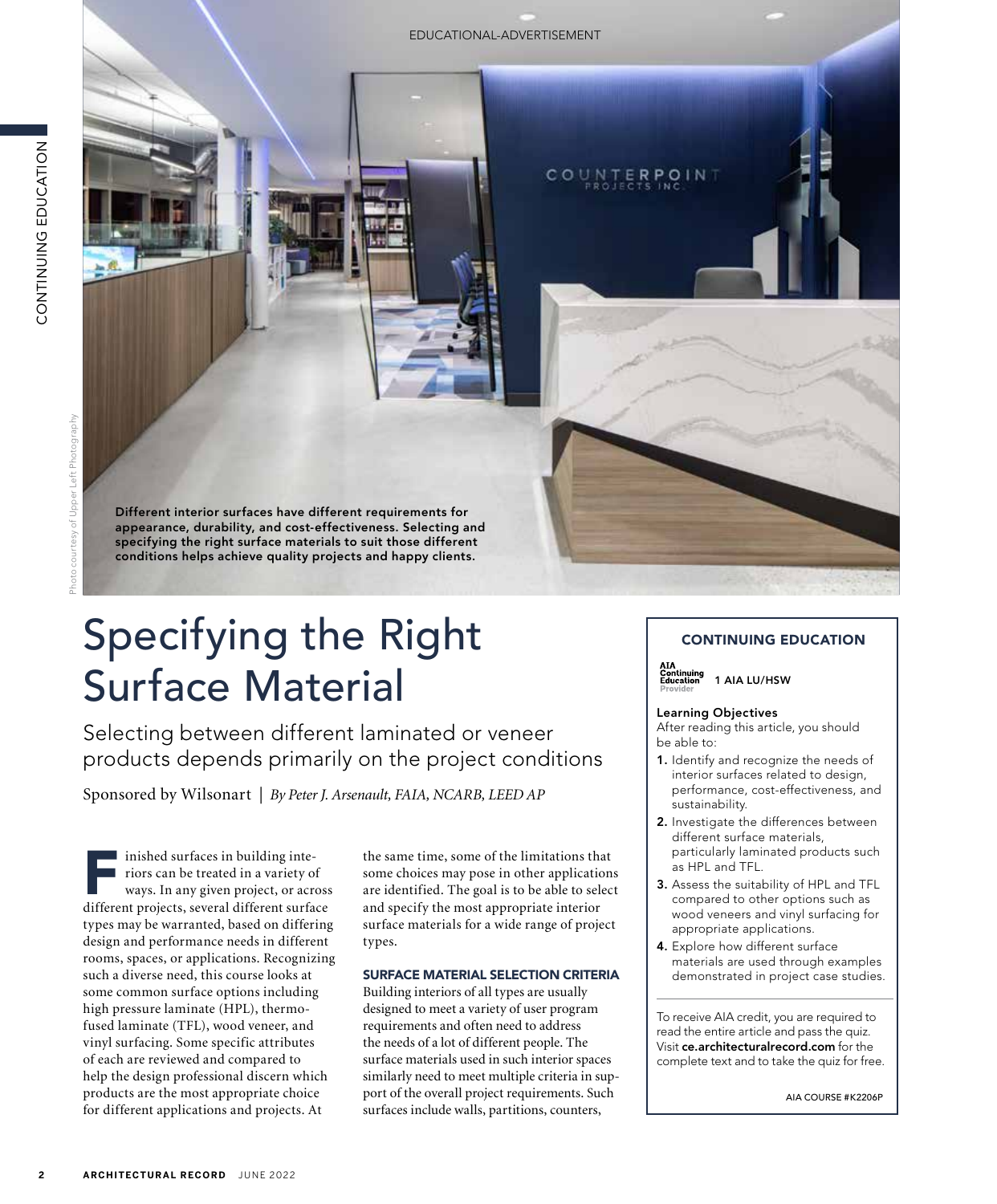Photo courtesy of Upper Left Photography

CONTINUING EDUCATION CONTINUING EDUCATION

cabinetry, wall and ceiling accents, doors, and any other designer surface within a building interior. As the first, and most visible, material that is seen and experienced by building users, the criteria that become prioritized during design include the following:

- **• Design Flexibility:** Any selected interior building surface material is intended to be part of an overall design scheme. As such, choices need to be available that are consistent with that design scheme. A particular surface material may not even be considered if it is not available in a style, color, pattern, texture, or other attribute that is not consistent with the overall design. Hence, it becomes important to seek out materials that have the right options and choices to be able to find attributes that support the design. That could mean finding materials or products that have the right surface looks or appearance, or it could mean that that they come in the right size and shape to be readily worked into a design. Flexibility and variability are important in this case, but so is compatibility. Very often, a single interior space requires more than one material, so a complete palette of choices between different materials is selected. That can include different materials for different surfaces or different types of materials suitable for floors, furnishings, etc. In this case, the end result is one of compatible colors, patterns, and textures that work together to create a unified, holistic design.
- **• Predictable Performance:** Building owners and users may find that the surface materials in an interior design looks great on the first day of operation, but the question then becomes, How will it look over time? Different materials have different levels of durability, which make some better suited for certain situations than others. The most common differentiator is to determine if the material is being used on a horizontal surface or a vertical surface. Horizontal surfaces are usually subject to having things placed on them, such that act as a display shelf, bench, or ledge. That makes them subject to wear from repeated use and potential scratching or damage from sharp objects. Countertops need to withstand even more usage requirements since they may be subject to harsher and more demanding use. Vertical surfaces, on the other hand, are not routinely subjected



Horizontal and vertical surfaces can have different performance needs that can require consideration of a range of surface materials.

to the same rigors of wear use, hence they can often be covered with a less durable material quite satisfactorily. The exception is in buildings where vertical walls or corners are subject to damage from the passage or transport of equipment, carts, luggage, etc. In those cases, selected areas may need to be reinforced and protected.

Beyond the horizontal and vertical distinctions, the type of indoor environment becomes a performance consideration. If a space is subject to intense daylight, then protection against color fading becomes important. If intense cleaning is anticipated for hygiene or use requirements, then resistance to chemicals and cleaners is important. Any other special needs for a project will similarly play into the selection of a surface material so that it will indeed continue to look good and perform as intended for an extended period of time.

**• Sustainability:** Virtually every part of the design and construction industry has been heavily immersed for the past 20 years or so in making buildings, and building products, more sustainable. That includes interior surface materials, which are scrutinized for their impacts both on the natural environment and on people. That scrutiny and assessment is

applied throughout the entire life cycle of those materials, from sourcing their raw materials through manufacturing, transporting to distribution networks, installation in a building, and ultimately their removal and reuse or disposal.

Contained within that life-cycle process is the embodied energy used to accomplish all of those tasks, which often represents the embodied carbon that contributes to environmental degradation. There are many third party, independent assessment and rating systems available to help designers ascertain the sustainability of a product or material. It is incumbent upon the manufacturers not only to have their products tested for such sustainability attributes, but also to transparently report those so design professionals are able to compare products fairly. The goal is to select products that do little or no harm to either the natural environment or to the people who occupy the interior spaces where those products are installed.

**• Cost-effectiveness:** Every building project has a budget, and every material choice comes with a cost implication. Some surface materials are more costly than others to purchase, but some may involve more labor cost. Others may be less expensive up front but may not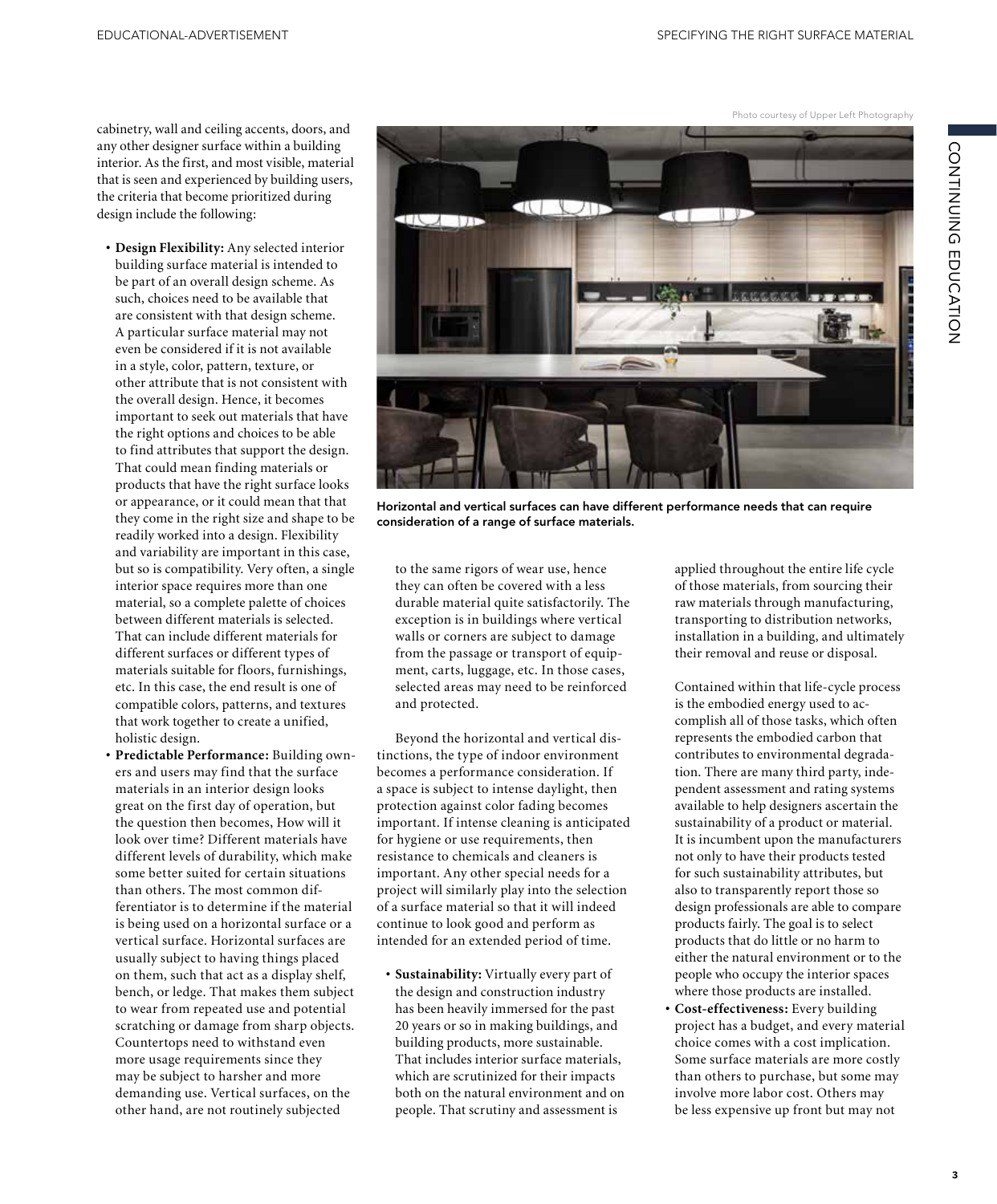CONTINUING EDUCATION ZOI-YUJQI UZIJZI-IZOU last as long and need to be replaced more often than others. Matching the right material in terms of design and performance against its relative cost can ultimately be a matter of balance. If there is the need for a high-performance, more costly material, but only a small area that it is being installed, then the budget implication may be minimal. However, if there is a large surface area, particularly with less demanding requirements, it will be more prudent to pick a less costly material so that enough budget remains to meet the needs of other areas. It becomes significant, then, to have at least a relative awareness of the cost of different materials in order to compare and make final decisions.

**• Construction Availability:** A material selection may look great during the design phase of a project, but if it isn't readily available during construction, there will be a need to consider a substitution or reselection. Sometimes, the availability is dependent on the nature of the material or the specific type. Some are manufactured and distributed across the country, with ready inventories waiting to be used. Others require custom production, which can mean long lead times or minimum quantity orders. Still others may have been available for a time, but a change in manufacturer offerings means it has been discontinued or replaced with something else. While all of these things can't always be known ahead of time, particularly when projects can be in the design phase

Photo courtesy of Yuzhu Zheng Photography



High-pressure laminate can be used to help create sustainable, healthy indoor environments that improve hygiene and wellness.

for a year or more, a basic sense of the general availability of different types of materials can be helpful in making final selections.

Clearly, not all surface materials are equal – they each bring different attributes that need to be understood so that the best choice is made for each application. Ricky Crow, a vice president with Wilsonart, observes this regularly and points out, "Selecting the right surface for each application is the most important choice a designer can make to ensure that they meet their customer's needs. It is important for designers to understand the differences in the performance of decorative surfacing materials so that they can make the right choices to balance looks, performance, and cost. Sometimes, what seems to be a small savings now can have huge cost implications in the future."

Therefore, with all of the above in mind, different surface materials are reviewed in detail in the following sections.

#### HIGH-PRESSURE LAMINATE (HPL)

The most versatile and perhaps most widely used surfacing material discussed in this course is high-pressure laminate (HPL). This is a thin material made from laminated layers of a kraft paper core, a decorative sheet layer, and a wear-resistant overlay. The core paper is treated with phenolic resin to provide a suitable base. On top of the core, a decorative paper is added to provide a pattern, woodgrain look, or solid color for a sheet. Finally, overlay paper, saturated with melamine resin, gives HPL its surface strength and scratch resistance. The entire assembly is processed under pressure and heat to form a range of HPL products with different appearance and performance levels.

HPL has been used quite successfully for a broad range of both vertical and horizontal applications in commercial, institutional, and residential building interiors. It is commonly applied to a solid substrate and used for wall panels, furniture, cabinetry, countertops, doors, etc. A review of its attributes finds the following:

**• Design:** Manufacturers take pride in offering an artistic range of HPL panels that is in keeping with the latest interior design trends and preferences. Entire categories are available from manufacturers including a full range of solid colors and a wide variety of geometric and nature-inspired patterns. There are also

full libraries of HPL that provide the appearance of other materials such as wood grain patterns or natural stone. HPL panel color and appearance is determined primarily by the selection of the decorative layer on the panels. Hence, manufacturers can readily offer a full range of choices in a broad color spectrum by using a different decorative layer. There are also a variety of textures that can be created during the manufacturing process – gloss, matte, and even raised 3D textures. That allows panels to be used on walls, ceilings, doors, counters, cabinetry, and other applications with the best color, appearance, and texture to suit each individual use. For specific project needs, products can be customizable with edge and specialty feature options as desired.

The multiple panel sizes available for certain types of HPL allows for the efficient integration of the HPL panels into architectural and interior designs with greater control over seams, geometric patterns, and final appearance. Further, since the material can be easily cut in a fabrication shop or on site with common carpentry tools, custom sizes and shapes are easy to achieve. In those cases, the most efficient and economical size can be selected to cut multiple custom shapes to minimize waste.

**• Performance:** HPL is a highly durable product suitable for high-use vertical surfaces and demanding horizontal surfaces including countertops. That is because it is an engineered product that outperforms other traditional veneer products in terms of wear, scratch and scuff resistance and impact resistance. At least one manufacturer offers a special treatment which provides enhanced scratch resistance beyond the industry standard. Additionally, HPL will not discolor over time and is able to withstand a high level of disinfection without any visual change.

Where projects require special needs for even more demanding use, different surface options are available, such as high-wear tolerance, fingerprint resistance, chemical resistance, or fire resistance, etc. HPL can be specified to meet the specific needs of a facility. It is regarded as a very easy to maintain surface material because it's easy to clean, durable, and requires no sealing. HPL is a nonporous surface that can withstand frequent and harsh cleaning and disinfection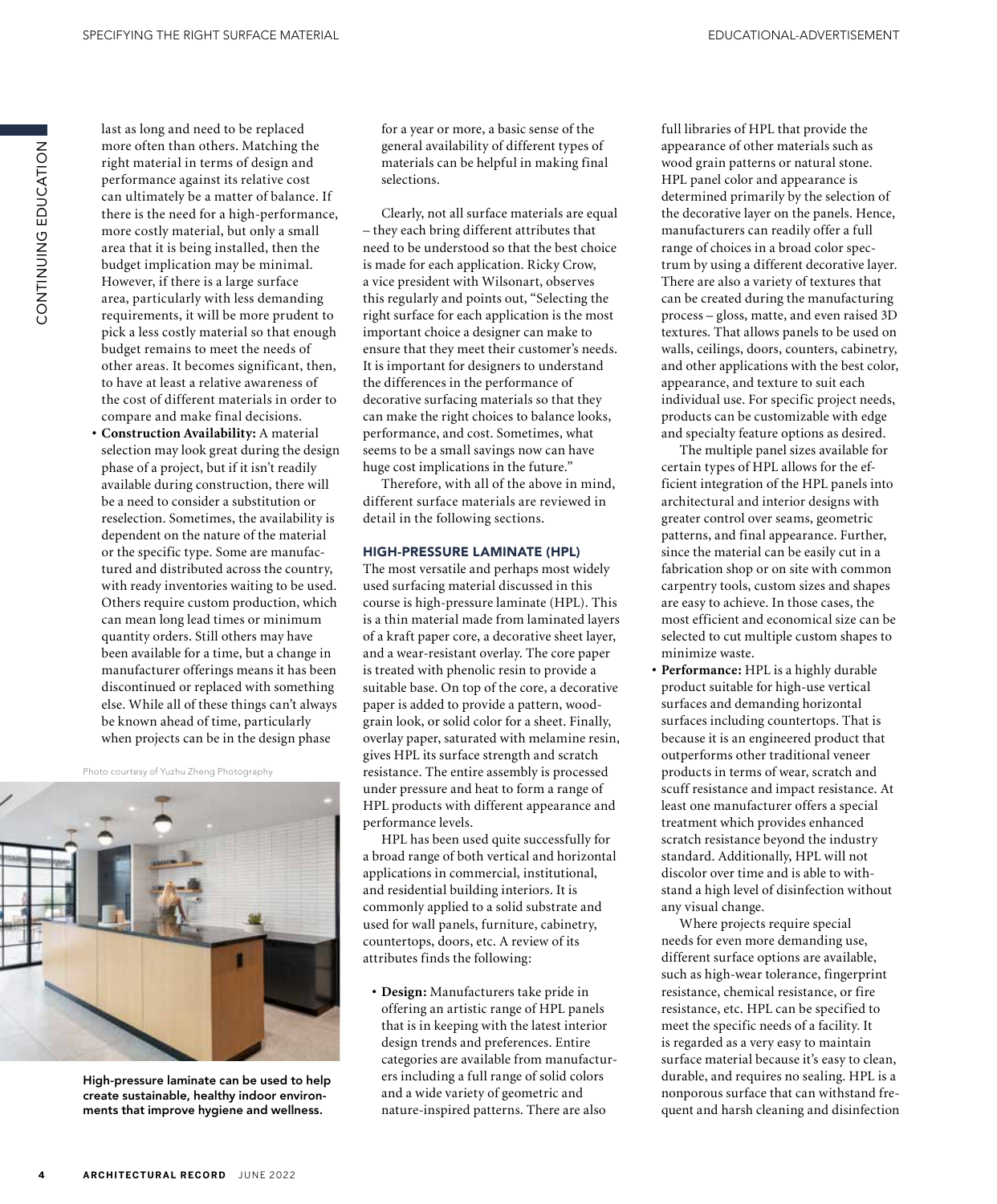Images courtesy of Wilsonart



High-pressure laminate (HPL) is made from multiple layers of different materials that are pressed and heated under high pressure to create a versatile and durable surface material. Thermo-fused laminate (TFL) uses a thicker core material that is covered with a decorative sheet on both sides.

protocols. From an indoor environmental quality perspective, the ability of HPL to be cleaned and disinfected effectively and easily is an important advantage, particularly in the era of COVID and other public health concerns.

- **• Sustainability:** HPL is manufactured, installed, and used in buildings in a very sustainable manner. At the outset, most HPL contains some percentage of postconsumer recycled content, reducing the impact on forests for kraft paper materials. When fresh raw material is needed, most HPL uses paper stock that comes from sustainably managed forests. As a substitute for wood finishes, due to the printing and finish technology, HPL can replicate the look of exotic or endangered woods and reduce the impact on those tree species. It will typically last longer than other traditional surface materials veneers due to its superior performance, thus extending its life cycle and reducing the need for new materials in the future.
- **• HPL Sustainability Standards:** The sustainability of HPL has been independently assessed, tested, and certified in a variety of ways including the following:
- Environmental Product Declarations (EPD) are an independently verified

and registered document that communicates transparent and comparable information about a product's life-cycle environmental impact. Currently an industry-wide EPD is available for HPL products and shows favorable results for sustainability in all categories.

- The Forest Stewardship Council is an independent, non-government, notfor-profit organization established to promote responsible forest management practices. FSC Chain-of-Custody (CoC) certification traces the path of products from forests through the supply chain, verifying that FSC-certified material is identified or kept separated from noncertified material. Since HPL is made up primarily of forestry-based paper products (typically up to 70 percent in the core, decorative, and overlay papers), manufacturers can choose to use FSC certified raw materials by working with their suppliers on proper sourcing.
- The Health Product Declaration Open Standard is a standard specification for the accurate, reliable, and consistent reporting of product contents and associated health information for products used in the built environment. The HPD Open Standard specification is harmonized with numerous rating

certification standards in the building industry. HPD version 2.2 is the current version that has been used to demonstrate minimal, if any, health impacts from using standard laminate products in building interiors.

CONTINUING EDUCATION

CONTINUING EDUCATION

- Products that achieve GREENGUARD Certification are scientifically proven to meet some of the world's most rigorous third-party chemical emissions standards, helping to reduce indoor air pollution and the risk of chemical exposure, while aiding in the creation of healthier indoor environments. The GREENGUARD Gold Certification standard includes health-based criteria for additional chemicals and also requires lower total VOC emissions levels to help ensure that products are acceptable for use in environments like schools and healthcare facilities. Manufactured HPL products have been tested using these rigorous standards and some are available with GREENGUARD Gold certification.
- SCS Indoor Advantage Gold Certification indicates low VOC emissions with the most transparent indoor air quality (IAQ) standard for furniture and building materials. It is recognized by the EPA and GSA and qualifies for many green building rating systems, including LEED v4, BREEAM, WELL Building, and Living Building Challenge. Some HPL products have been tested and certified based on this program.
- At least one manufacturer offers a DECLARE Label for Red List Approved ingredients under the Living Building Challenge, a program of the International Living Future Institute.
- Because of the inherent sustainability properties of the material, HPL often contributes to buildings that are seeking LEED, WELL, and Living Building Challenge certifications.
- **• Cost-effectiveness:** Since there are multiple product categories of HPL available, the most appropriate choices can be made to match a project budget. Compared to other veneer type of products, such as traditional wood, HPL typically costs less – even more so when comparing it with exotic wood species. Due to the advancement in printing and finish technologies, HPL is continuing to offer more costcompetitive and environmentally friendly solutions to real wood veneer.
- **• Construction availability:** Since HPL is so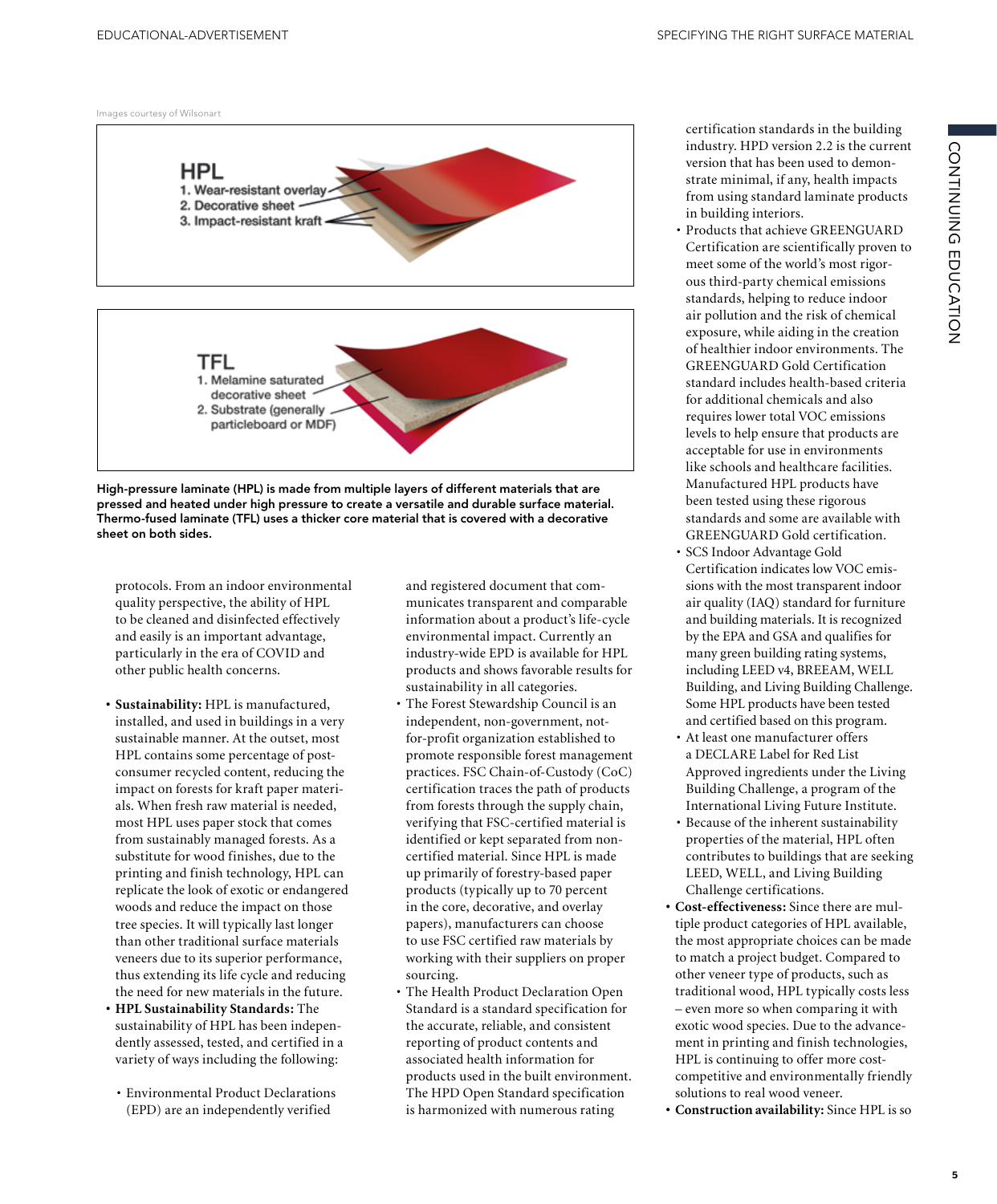Thermo-fused laminate (TFL) has different performance characteristics than HPL, making it

Overall, given its generally positive attributes, HPL is a preferred, "go-to" surface material for many building situations.

much difficulty all around the country.

widely used, it is generally readily available and on the shelves in many retail and wholesale locations around the country. This means that even small order or single

better suited to certain applications compared to others.

THERMO-FUSED LAMINATE (TFL)

Another widely used surfacing material is

Thermo-Fused Laminate (TFL). This is a decorative product suitable primarily for vertical applications that is typically offered as a fabricated panel on the order of ½ inch thick or more. It is fabricated by using a core substrate such as particleboard or medium density fiberboard (MDF) or other available options. Then, a melamine saturated decorative sheet is applied to both sides of the core.

TFL is suitable for appropriate uses in many residential and commercial applications, however, it is different than HPL in several ways. First it is a prebonded panel

that is not usually adhered to an additional substrate – it is commonly used for cabinet doors, panels, etc. Second, it does not have the same durability as HPL and is only suitable for many less-demanding uses such as vertical surfaces. TFL can often be combined with HPL in the same spaces with coordinated appearances if the two products are from the same manufacturer. TFL is also inherently stain- and moisture-resistant, making it easy to clean and disinfect.

Since TFL is made available as a manufactured panel, the substrate portion of the panel can be specified to suit particular uses or project needs. Some of the common choices include the following:

- Particleboard is an economical choice that is suitable for furniture, underlayment, TFL wall panels, and HPL countertops.
- Medium-density fiberboard is used for decorative finishes and joinery applications like interior cabinetry and wall and ceiling panels.
- Moisture-resistant fiberboard allows designers to access the benefits of medium-density fiberboard with the added protection of moisture resistance.
- Fire-rated fiberboard is medium-density fiberboard that is specifically manufactured to include flame retardants and prevent flame spread.
- Low VOC products are available as a sustainable substrate for eco-friendly design features with no added formaldehyde.
- FSC-certified substrates are available upon request from some manufacturers.

TFL panels are generally available in 4- and 5-foot widths and in standard lengths of 6, 8, 9, 10, and 12 feet. The edges of the panels can be treated with a separate edgeband material that may be selected to match the surface of the panels or to contrast with it. Many different choices are available and should be confirmed with manufacturers. For added impact resistance along the edge of panels, doors, and surfaces, a thicker edgeband can be specified instead of a more standard thinner one.

Further distinctions about TFL and its most appropriate uses are discussed further as follows:

**• Design:** TFL surfaces are available in different colors, appearances, and textures including wood grain, although the range of choices are not as broad as

## Images courtesy of Wilsonart

|                    | <b>PERFORMANCE</b> |              |  |
|--------------------|--------------------|--------------|--|
|                    | HPL                | FL           |  |
| IMPACT RESISTANCE  |                    |              |  |
| WEAR RESISTANCE    |                    |              |  |
| STAIN RESISTANCE   |                    |              |  |
| SCRATCH RESISTANCE |                    |              |  |
| <b>OSTFORMARLE</b> |                    | No, Flat par |  |

|                        | <b>HPL</b> |  |  |
|------------------------|------------|--|--|
| CABINET DOORS/DRAWERS. |            |  |  |
| <b>FIXTURES</b>        |            |  |  |
| <b>SHELVES</b>         |            |  |  |
| TABLES/WORKTOPS        | u          |  |  |
| CABINET BOXES          |            |  |  |
| ARCHITECTURAL DOORS    |            |  |  |
| WALLS/WAINSCOTING      |            |  |  |

| Features                                | <b>Bersefit</b>                                                                      | 14PL                                | <b>TFL</b> | Wilsonart* HPL                                     | Wilsonart* TFL |  |
|-----------------------------------------|--------------------------------------------------------------------------------------|-------------------------------------|------------|----------------------------------------------------|----------------|--|
| HPL/TFL Finish<br>Match.                | Allows matching of HPL/TFL on same-<br>component                                     | <b>Exact match</b><br>not available |            | <b>Best quality match of</b><br>design and texture |                |  |
| Design<br>Availability                  | Wide variety of design choices available                                             | Better                              | Good       | Best                                               | <b>Better</b>  |  |
| Scratch/Wear<br>Resistance              | Built-in durability resists stratches and souths<br>for fong-lasting beauty.         | <b>Better</b>                       | Good       | <b>Best</b>                                        | Good           |  |
| Impact<br><b>Resistance</b>             | Built-in durability prevents damages.<br>clused by impact                            | <b>Better</b>                       | Good       | Better                                             | Good           |  |
| <b>Local Stecked</b><br>Inventory       | Inventory available for reliable and quick<br>dullvery                               | <b>Better</b>                       | Good       | <b>Best</b>                                        | Good           |  |
| <b>Order Minimums</b>                   | Various order minimums allows flexibility for<br>different products and cost savings | 1 Sheet                             | 20 Sheets  | 1 Sheet                                            | 20-50 Panels   |  |
| <b>Shipping Costs</b>                   | Lower freight costs and shorter lead times'                                          | Better                              | Good       | <b>Best</b>                                        | Good           |  |
| Sheet Sizes                             | Wide variety of standard and custom sheet.<br>sizes available.                       |                                     |            |                                                    |                |  |
| Surface<br><b>Textures</b>              | Wide variety of surface features: smooth,<br>gloss, embossed                         | s                                   | کی         |                                                    |                |  |
| <b>Stain Chemical</b><br>Resistance     | Withstands ordinary household chemicals<br>alcohol, grease, polish remover           | <b>Better</b>                       | Good       | <b>Better</b>                                      | <b>Better</b>  |  |
| <b>Design</b><br>Consistency            | Sheets are consistant from batch to batch                                            |                                     | J          |                                                    |                |  |
| <b>Specialty</b><br><b>Applications</b> | High wear resistance, high impact resistance,<br>chemical resistance availability    | <b>Better</b>                       | N/A        | <b>Best</b>                                        | N/A            |  |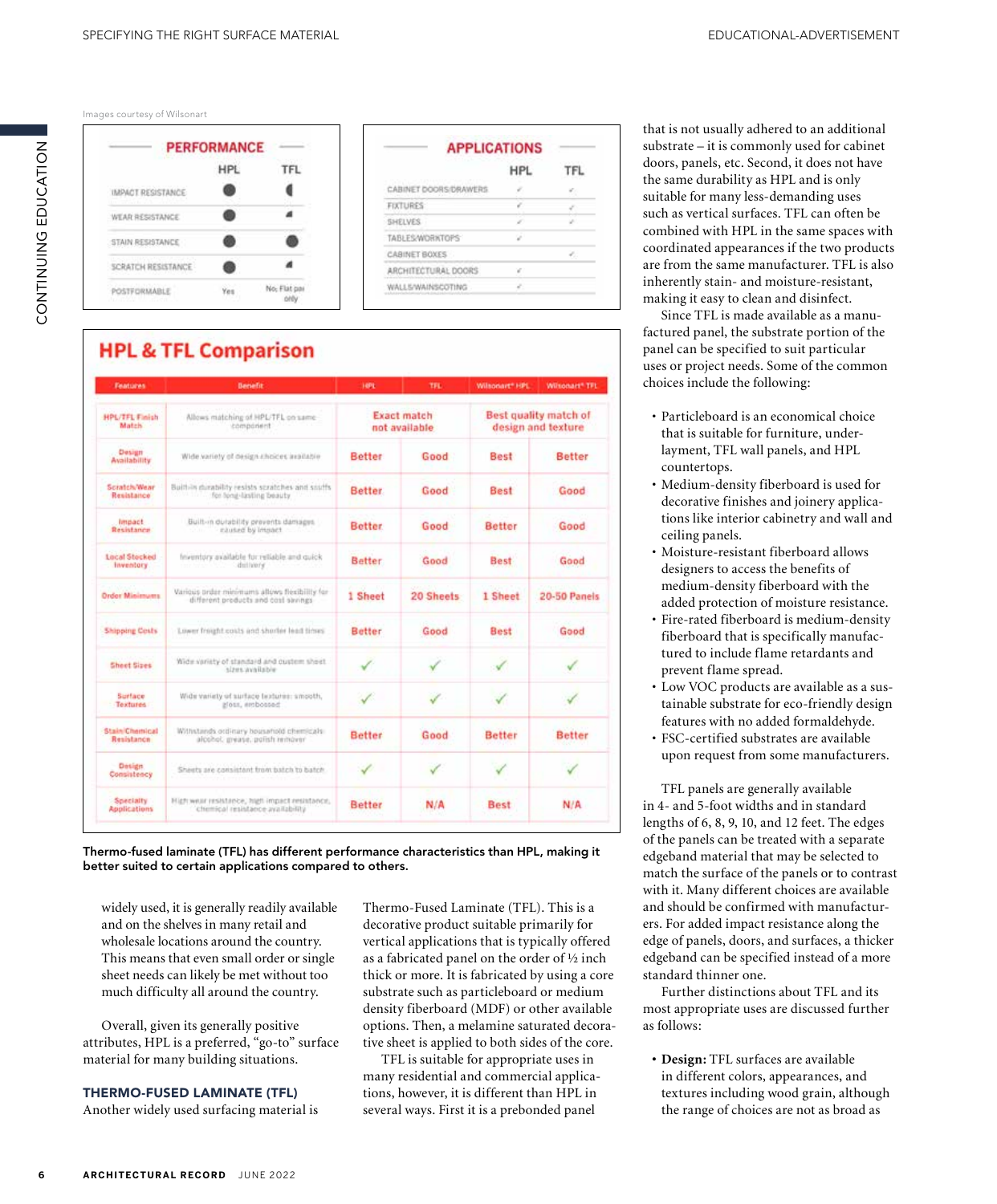Photos courtesy of Yuzhu Zheng Photography

# HPL CASE STUDY







# Project: Grow Office

Location: Norfolk, Virginia

Design Firms: Work Program Architects with Campfire & Co., Richmond, Virginia Interior Designer: Christina Kern and Rachel Howlett

The Project: Grow is a digital agency that creates experiences for some of the world's most beloved brands, including Google, Adidas, and Spotify. Their new workspace is a tenant upfit design within the larger multi-tenant creative office building.

The Design: With a delicate balance of modern and classic details, the interior design of Grow's office space is intended to be an extension of their brand culture and values. Muted colors, minimal patterns, and relaxed furniture combine with functional and flexible spaces to create a casual environment for producing award-winning work. A collection of muted colors in moss green, navy, and terracotta complements a foundation of black, white, and wood tones. Additional low-sheen finishes like leather, tweed, wool, and tile pair with minimal patterns to create a thoughtful representation of Grow's humanistic brand and subtle but purposeful design approach.

The Performance: Durability, quality, and believability were key for the performance of the interior surface materials. For HPL-covered cabinetry, the designers loved the supermatte finish and its reduction of fingerprints. For other areas where the HPL was selected because of its wood look, the grain and color looked like authentic wood. That was a major selling point in terms of believability of the material. In the kitchen area, a quartz countertop displayed depth and veining, which especially looks like natural stone. The combination of the wood laminate with the quartz looks great on the island and works well with the other finishes in the space.

The Results: The new space is bright and airy, simple, and handsome, creative and inspiring. Every detail is intentional and functional as well as comfortable and inviting.

for HPL. Since some manufacturers make both materials, TFL can be coordinated with HPL from the same manufacturer for visual coordination in a project or interior space. That allows designers to choose the best material for different applications in a single space or within the same building and still achieve the desired appearance. The panels can be fabricated with standard edge conditions and panel options to complete the overall design look.

**• Performance:** The decorative layers of TFL provide inherent standard stain and moisture resistance, which also makes it easy to clean and disinfect. However, there is a misconception or misunderstanding that HPL and TFL are equivalent product solutions in terms of

performance. In fact, some marketing messages are contributing to the confusion by suggesting or promoting TFL as equal to HPL, but that is not usually accurate. Therefore, it is always best to check manufacturers technical literature and review independent test results for the materials. As noted, the difference in performance makes TFL better suited only for certain applications.

**• Sustainability:** TFL sustainability is dependent on the substrate material even more so than the surface covering. Depending on the supplier and makeup of the substrate there may or may not be any recycled content or certification. The finished, decorative surfaces may meet some sustainability standards such as UL GREENGUARD Gold Certified

for low chemical emissions. Many of the sustainability certifications available for HPL may or may not be available for TFL products, therefore verification of this point is needed by manufacturers who can provide independent testing and certification results.

- **• Cost-effectiveness:** TFL is generally a more affordable product than other surface materials, both in terms of the product and the labor to create a finished panel. However, if it is not used correctly, it will need to be replaced more often than HPL covered surfaces. Note that some designers have found that TFL is being proposed as a "value engineering" alternative to HPL because of lower overall cost. However, since the performance attributes are very different between the two, designers and owners should beware of false economies or false savings if the application does not justify the change.
- **• Construction Availability:** Typically, TFL products aren't produced ahead of time and warehoused. Rather, they are made for specific projects. Hence, most suppliers will require a minimum-sized order (i.e., 50 – 100 sheets) which may not make it suitable for small projects. The lead time for such an order is often three to four weeks or more but should be verified with local suppliers.

## WOOD VENEER

A very traditional surface material is to use a thin, real wood veneer over a substrate. That substrate could be plywood, particle board, MDF, or other common board stock materials. Typically, thin wood veneers are cut from large logs and glued to the substrate. Such materials have the following general attributes:

- **• Design:** Wood veneers are available in select range of wood species. The surface can be stained or finished in any traditional manner to achieve the desired wood look. Natural wood does vary in appearance between sheets, so that should be expected and considered as part of the overall design look.
- **• Performance:** Any wood is an organic material and subject to performance limitations accordingly. Humidity can cause the wood to swell or shrink and may cause cracking as a result. Bulk water can damage or deteriorate the wood and may cause unsightly and unhealthy mold. These limitations make it most suitable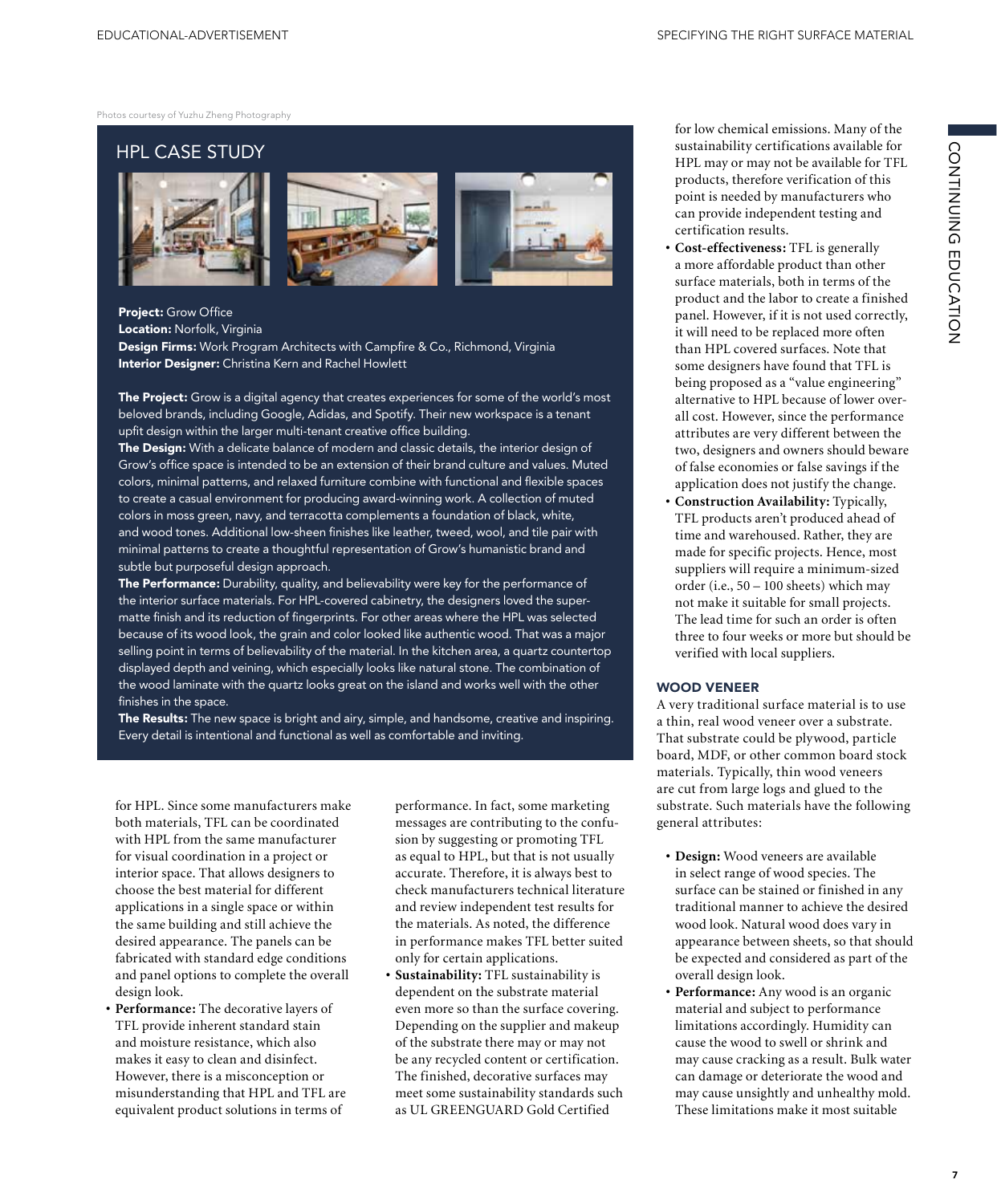Photos courtesy of Wilsonart

# TFL CASE STUDY



Project: Fairview Slopes Residence Location: Vancouver, British Columbia Designer: Madeleine Design Group

The Project: When Madeleine Design Group set out to design this Vancouver townhome, modern West Coast living was the top priority. However, achieving this vision with the available space was an immediate challenge. The existing design included sharp angles, walls that constricted natural light, and rooms that lacked cohesiveness. Remodeling in the face of these features required thoughtful consideration and the help of some new surface materials.

The Design: The Fairview Slopes Residence breathes with duality. Madeleine Design Group chose to contrast crisp white walls and cabinets with rich wood detailing in the kitchen, office space, and bathrooms. This is where thermos-fused laminate (TFL) panels became a necessary solution. The woodgrain texture of walnut TFL offered a mid-century flair, and white cabinetry was the perfect complement for on-trend simplicity. More importantly, the cohesive design was an effective method for maximizing space. The strategic placement of TFL allows for a beautifully concealed refrigerator, a fireplace that fits comfortably on a wall corner, and a bathroom cabinet system that marries storage with style. With the help of TFL, modern form and traditional function were achieved.

The Results: Walnut TFL helps the kitchen, office space, primary and secondary bathrooms at Fairview Slopes speak a uniform design language. During broad daylight, the nature-inspired glow of TFL wall panels results in an office that seldom needs indoor lighting. The resulting home features ample storage and necessary appliances yet feels more inviting and expansive due to its use of TFL. In the end, the residence was transformed into 1,200 square feet of walnut detailing, radiant sunlight, and everyday functionality.

for vertical surfaces or very light-duty horizontal surface.

- **• Sustainability:** The sustainability of wood veneer is also quite dependent on the substrate material even more so than the surface veneer. Recycled content is not common nor are green product certifications, although certain suppliers may be able to provide some products that are more sustainable than others.
- **• Cost-effectiveness:** Wood products for interior surfaces are generally higher priced than other options. They also typically require more maintenance to keep them looking and performing as intended.
- **• Construction Availability:** The availability of wood veneer products can vary quite a bit based on project location and the quantity needed. Lead times for large orders can also vary notably.

Overall, wood veneers have some design appeal and the lure of being a natural material, but those attributes need to be weighed against the performance, cost,

and availability limitations. Further, wood veneers' sustainability and environmental impact should also considered.

### VINYL SURFACING

A light-duty alternative to veneers is vinyl surfacing. This is different from vinyl wallcoverings in that it is a thin material bonded to a solid substrate using a vacuum forming process. The vacuum forming minimizes, or even eliminates, seams and edges from the final product. Vinyl surfacing is used for walls, cabinet doors, shelving, and countertops in both vertical and horizontal applications. Some considerations related to it are as follows:

**• Design:** As with many of the other manufactured products, a range of different colors and finish types are available. These include solid colors, patterns, and simulated materials. Availability varies by manufacturer, of course, so specific color palettes and patterns should be investigated before delving into a full design.

- **• Performance:** Vinyl surfacing is less durable than HPL, TFL, or other veneers meaning that it will not wear as well or retain its color as well as those other materials. It is fairly easy to clean and disinfect depending on the amount of texture present, meaning that ongoing maintenance is straightforward.
- **• Sustainability:** Vinyl materials are not known for being environmentally friendly when creating it from virgin ingredients. However, vinyl surfacing can contain recycled content which reduces the need for new ingredients. It is possible to specify an amount of recycled content, but consultation with manufacturers first is warranted to ascertain what is available.
- **• Cost-effectiveness:** The cost of vinyl surfacing can vary considerably between different products and different manufacturers. Therefore, it is recommended that different materials be priced out to determine which ones work within a project budget or not.
- **• Construction Availability:** The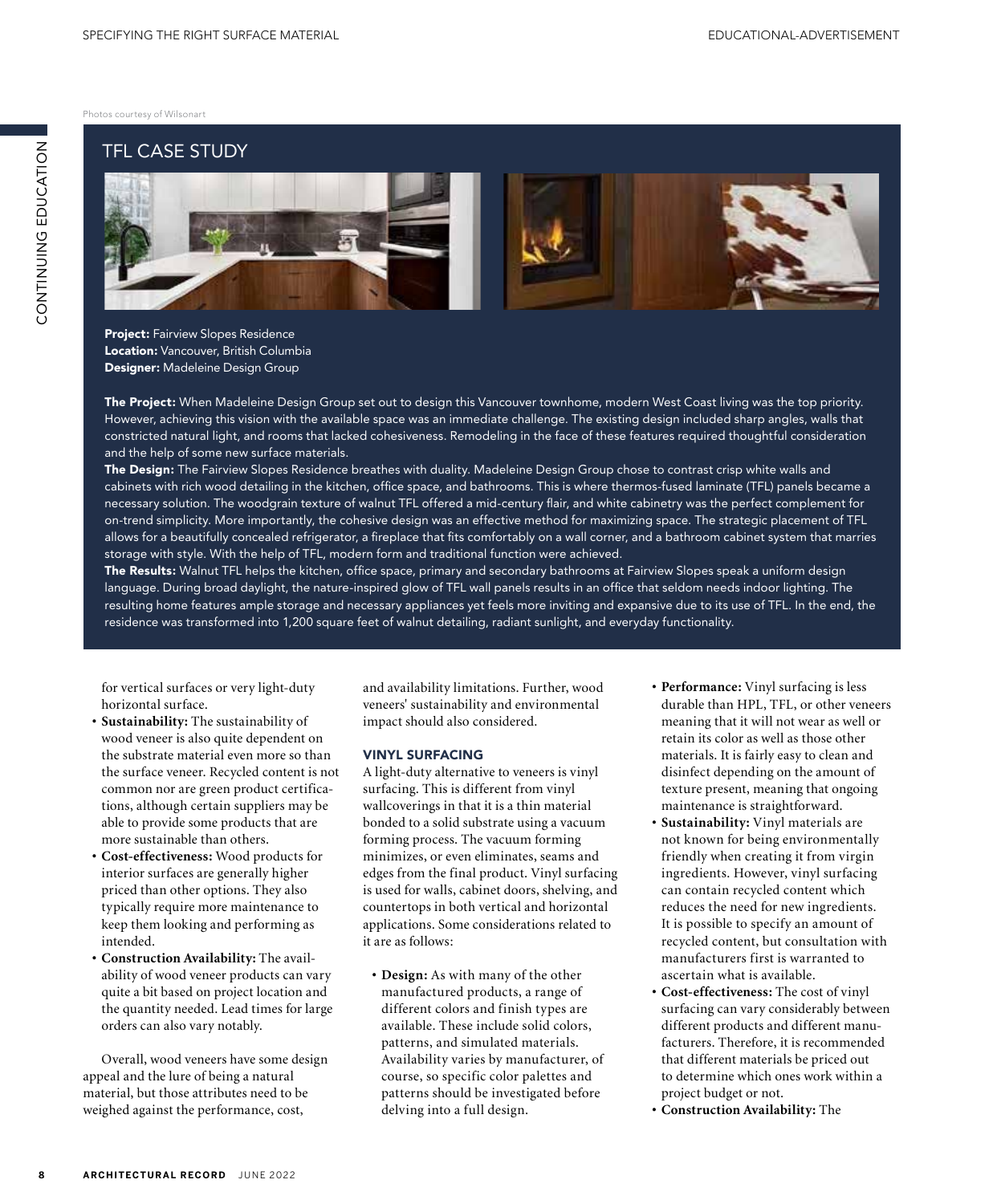availability of vinyl surfacing varies based on the type, style, and manufacturer. Typically, suppliers will require that it be purchased in minimum-sized orders (50-100 sheets).

Vinyl surfacing is a viable option for some light-duty applications or to address specific project needs. It is not as durable as other options and may or may not have a cost advantage. Specific products should be reviewed.

### **CONCLUSION**

Different spaces, different surfaces, and different uses warrant different materials for finishes. By understanding the differences between the available materials, design professionals can select and specify the most appropriate choices suited to the needs of their projects. Knowing how to get the most out of every vertical and horizontal surface, as well as understanding where to leverage different materials to organize a space, can help achieve the right balance between

design, performance, sustainability, cost, and availability during construction.

Continues at ce.architecturalrecord.com

# *Peter J. Arsenault, FAIA, NCARB, LEED AP is*

*a nationally known architect and author of over 250 continuing education articles promoting better building design through life-long learning. www. pjaarch.com www.linkedin.com/in/pjaarch* 

## Wilsonart ENGINEERED SURFACES

Wilsonart, a world-leading engineered surfaces company, is driven by a mission to create surfaces people love, with service they can count on, delivered by people who care. The company manufactures and distributes High Pressure Laminate, Coordinated TFL and Edgeband, Quartz, Solid Surface, Epoxy, and other decorative engineered surfaces.

#### Photos courtesy of Wilsonart; Veronica Bean on behalf of TPG Architecture



Project: FINRA Corporate Office Location: Jersey City, New Jersey Architect: TPG Architecture

The Project: When the Financial Industry Regulatory Authority (FINRA) wanted to reimagine their corporate offices in Jersey City, New Jersey, they sought out the experts at TPG Architecture to create a design and bring it to life. They envisioned a welcoming space that embraced elements of nature with a modern sensibility.

The Challenge: As a high-traffic hub, FINRA's corporate office needed to accommodate communal functions, as well as private office nooks and work zones. Given the volume of people using the space, material selection was critical to ensure ease of maintenance and cleanability without sacrificing style.

The Solution: TPG Architecture sought out durable, sleek HPL products that would help them achieve a finished office as stunning as its New York City skyline view. "For FINRA's Jersey City corporate offices, TPG set about creating a welcoming space that has a neutral warmth that recalls our natural environment," said a representative of TPG Architecture. "We selected HPL laminates with enhanced durability technology for the cabinetry and worktops in contrasting tones and subtle patterns to create a modern workplace that felt organic and inspiring." Design Attributes: A neutral palette grounded the space with a soft gold and subtle wood grain effect juxtaposed with the vertical grain bamboo design in charcoal and black tones. The combination of the two materials created a sense of coziness against a backdrop of the expansive city views.

Performance Attributes: The selected HPL with enhanced durability is dramatically more resilient than other laminates with similar finishes. Its scratch, scuff, and mar resistance ensure that even the glossy surfaces and darker tones of cabinets and worktops at FINRA's office will remain beautiful for years to come.

The Results: The final design is an inspired blend of warmth and sleek sophistication that functions as the perfect place for the FINRA corporate team to gather and focus on their critical mission of ensuring the integrity of America's financial system.